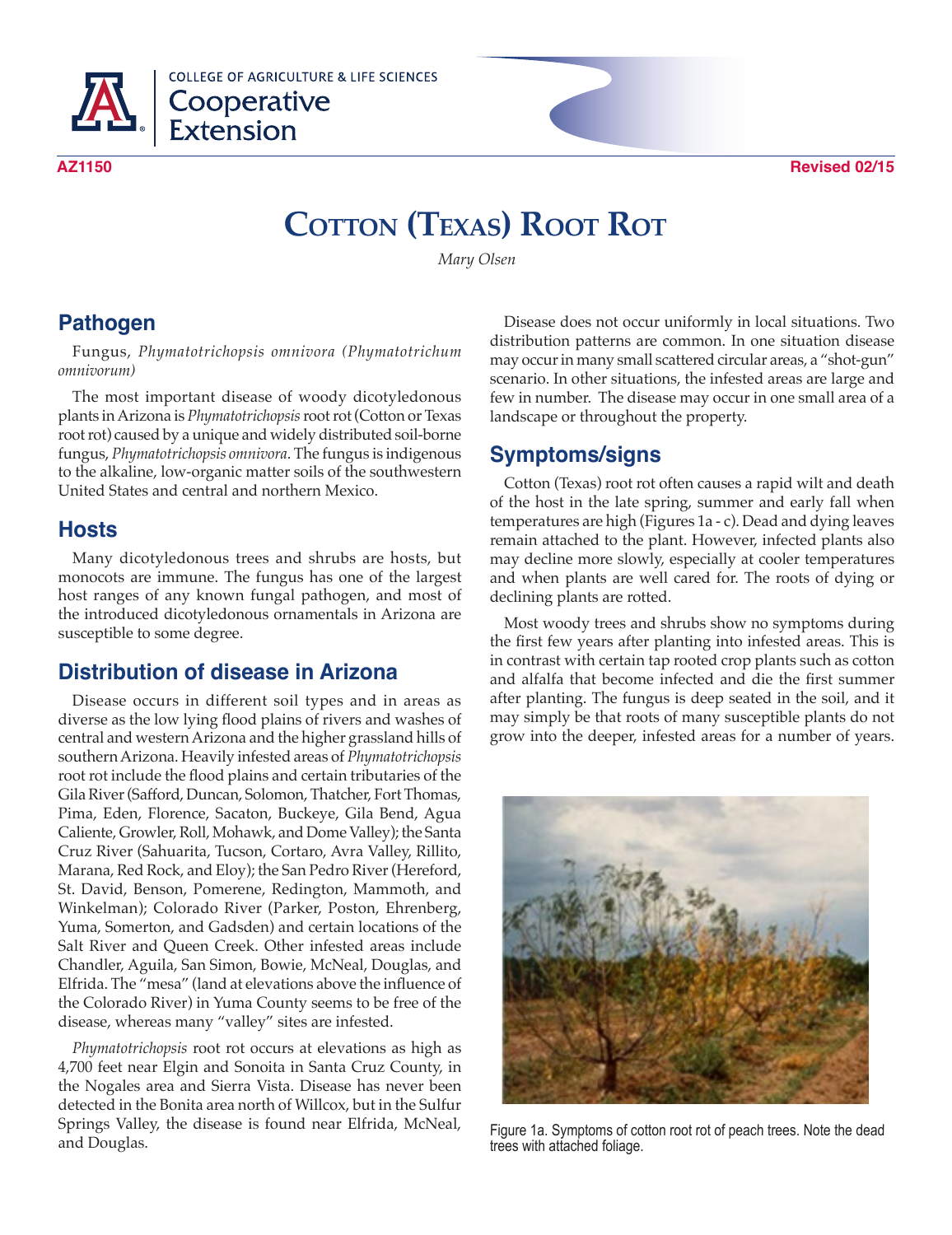

Figure 1b. Symptoms of cotton root rot in African sumac. Note living young Aleppo pine (very tolerant) and fountain grass (immune) nearby.



Figure 1c. Symptoms of cotton root rot of Heritage oak. Note healthy oak nearby.

In grapes, for example, symptoms usually first appear two to four years after planting. Some trees show no symptoms for five or more years after planting. Symptom development and fungal activity is different in plantings in low elevations in Arizona as compared to plantings above 3,600 feet. Symptoms at low elevations consist primarily of initial stress, wilting of foliage and death of the entire plant within a few days after initial symptoms. This death usually occurs from late May through September. At higher elevations, plants may not wilt suddenly, but die more slowly.

During the summer rainy season, the fungus may occasionally produce a white to light tan spore mat on the surface of the soil near the host (Figure 2). Fresh spore mats look like pancake batter on the soil surface. The spores produced in these mats are not considered important in the disease cycle since they have never been observed to germinate. Spore mats are not common and may be confused with other fungi that grow over the soil surface or in decaying litter so they should be positively identified before using them in a diagnosis.



Figure 2. A typical spore mat of *Phymatotrichopsis omnivora.* These fungal structures occur on the soil surface during the summer "monsoon" season.

#### **Biology of** *P. omnivora*

The fungus occurs in the soil in localized patches. *P. omnivora* has no aerial or soil-borne spores that spread the fungus. It produces interwoven masses of hyphae known as strands (Figure 3a and 3b) that are probably the main mechanism of survival in Arizona soils. Once strands grow and colonize root tissue, extensive root infection results in wilting and plant death. Strands, utilizing infected root tissue as an energy source, grow short distances through the soil to infect healthy roots. The fungus produces survival structures called sclerotia in other locations such as Texas and Mexico, but they are rarely found in Arizona soils or on infected roots.

Growth of strands from one host to another is probably the only available method of spread for the fungus and explains a typical pattern of kill in home landscaping situations where susceptible trees or shrubs are planted adjacent to each other. The fungus may kill one plant 2 or 3 years after the initial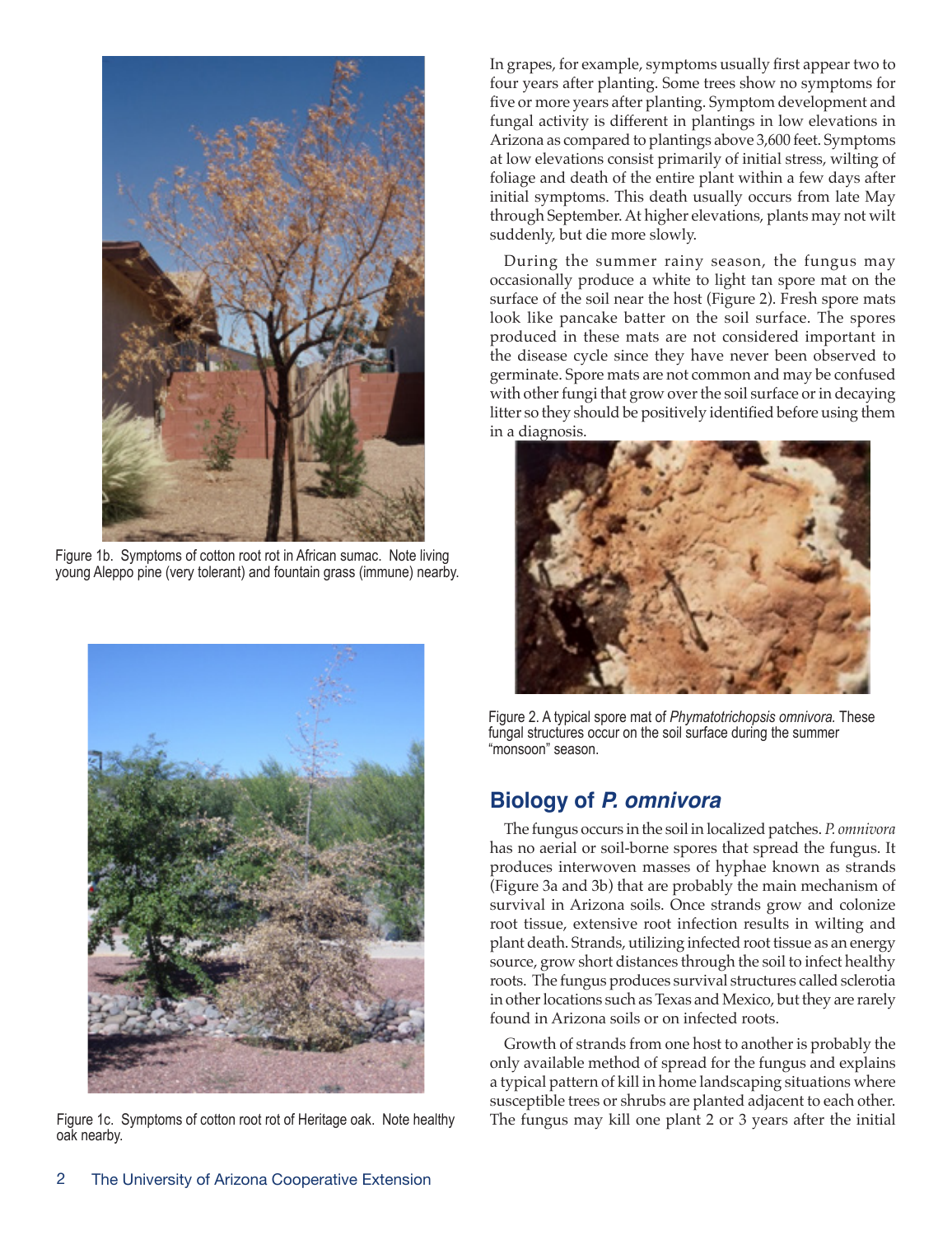

Figure 3a. Young, light brown strands of *Phymatotrichopsis omnivora* growing on the surface of an infected root.



Figure 3b. Strands of *Phymatotrichopsis omnivora* growing on the surface of an infected root.

planting. Spread occurs in later years by strand growth from infected to healthy root tissue. Eventually, an entire group of plants may succumb to the disease.

#### **Identification**

A positive identification of the pathogen on roots is essential for a diagnosis. With careful examination under at least 10X magnification, light to dark brown strands or hyphal webs of the fungus can be observed on the root surface. When the strands or webs are observed using a compound microscope at 100-200X, the characteristic cruciform shaped hyphae with pointed (acicular) terminals can be observed. These structures are unique to *P. omnivora.*

Because plants may die during the summer for reasons other than *Phymatotrichopsis* root rot, it is necessary to examine root tissue for the presence of the fungus. The only positive proof of death caused by *P. omnivora* is to examine the cortical tissue of rotted, decayed roots and to identify the



Figure 4. The appearance of the strand in Fig. 3 as seen under the compound microscope. The cruciform hyphae with pointed ends are diagnostic of *P. omnivora* and used to confirm identification of the fungus.

characteristic mycelial strands and hyphae that are produced by the fungus (Figure 3a, 3b and 4). An experienced person often can make this examination with the use of a hand lens. However, the strands, which are masses of vegetative hyphae that are unique to this pathogen, are more easily identified in the laboratory under a dissecting and compound microscope.

# **Sampling**

When sampling roots for diagnosis of disease, select roots with discolored, rotted outer bark. If *P. omnivora* is present, microscopic examination will reveal the unique strands of the fungus on the outer bark. Strands are most easily identified on fresh material. However, they may sometimes be seen on the surface of old, dead roots.

If the plant is dead or dying, remove as much of the root system as possible when taking it out. In a disease situation, all roots may not be infected, so take several samples of rotted and discolored roots on which the outer or cortical tissue still remains attached. The samples should be at least ½ inch thick and 6 to 9 inches in length. Leave soil attached, and store the roots in a plastic bag under refrigeration. Do not add water or wet paper towels. Submit the sample to your County Extension Office or to the Extension Plant Pathology Laboratory on The University of Arizona campus in Tucson. Please send samples early in the week to avoid delays in transit.

#### **Control**

It should be emphasized that the fungus is only a pathogen of mature roots of dicotyledonous plants. The only effective method of control is to plant immune or highly resistant species in infested areas. See Tables 1 and 2 for lists of immune and resistant plants.

All monocotyledonous plants are immune to this disease. This includes large numbers of ornamentals in the Amaryllidaceae, Liliaceae, Iridaceae, Palmaceae, and the large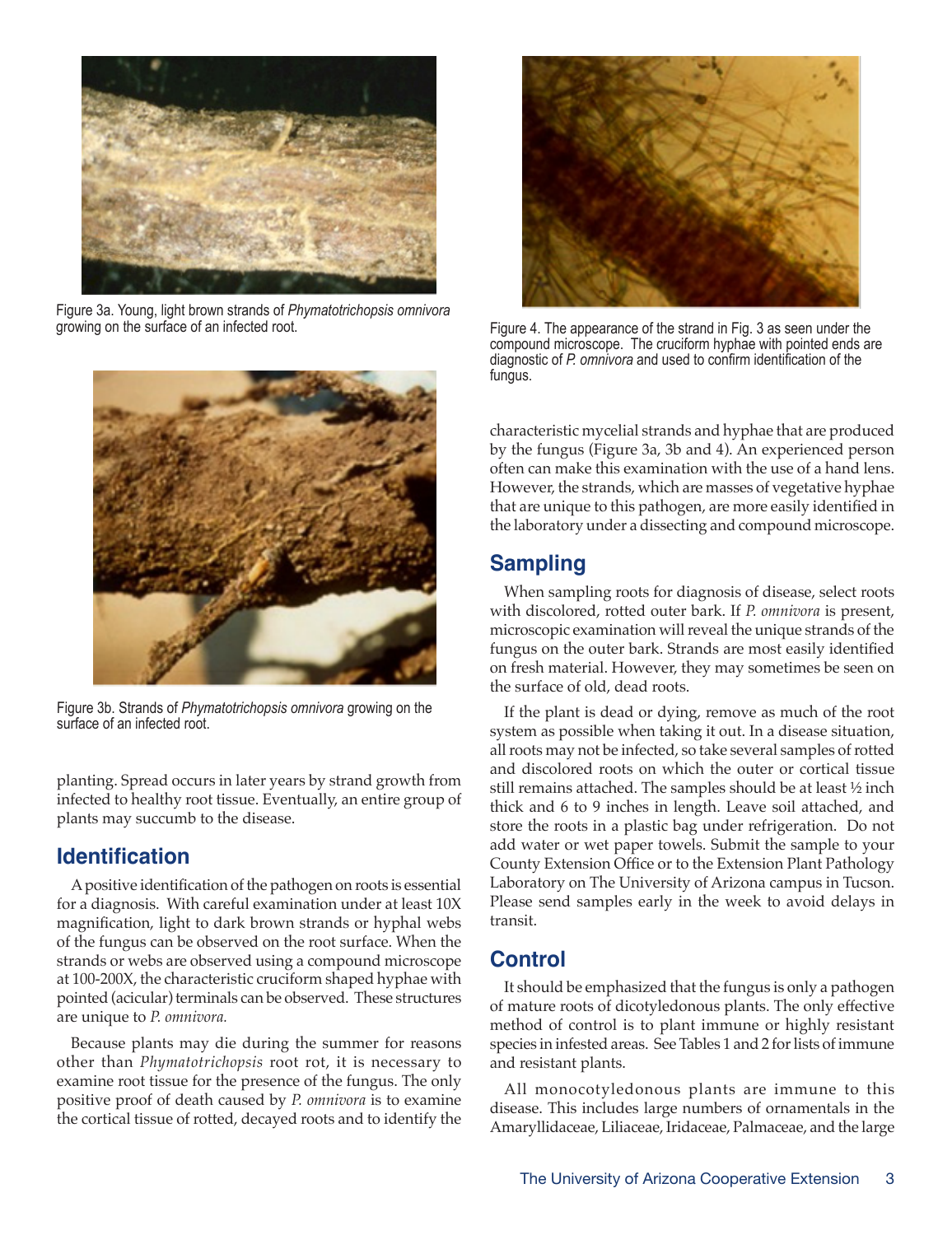grass family, Gramineae. Important immune plants from these plant families that are commonly grown in Arizona include palms in the genera *Washingtonia* (fan palms), *Phoenix*  (date palms), and *Arecastrum* spp., (Queen palms), *Agave* and *Yucca* spp., bamboos and many perennial ornamental grasses).

Many dicotyledonous desert plants, although not immune to the disease, are tolerant and usually grow normally in infested areas. They include species in the genus *Cercidium, C. floridum* (blue palo verde), *C. microphyllum* (foothills palo verde), *C. praecox* (Sonoran palo verde); the genus *Prosopis, P. velutina* (honey mesquite), *P. chilensis* (Chilean mesquite); *Simmondsia chinensis* (jojoba); *Parkinsonia aculeata* (Mexican palo verde), *Condalia lycioides* (greythorn) and *Chilopsis linearis* (desert willow), *Amorpha fruiticosa* (false indigo), *Celtis* spp. (hackberry), *Acacia greggii* (catclaw), *Larrea tridentata* (creosote bush), *Fouquieria splendens* (ocotillo) and members of the Cactaceae (the large family of cacti). There are probably many other native plants in this category.

Some commonly planted non-native dicotyledonous trees and shrubs such as Aleppo pine and citrus are rarely affected by the disease. Winter annuals escape the disease because *P. omnivora* is not active in cold soils. The list of susceptible plants is more reliable than plants in the resistant list. This is due to the fact that plants that succumb to the disease can be easily catalogued whereas plants that appear resistant may appear so simply because they have not been exposed to the pathogen. A list of known susceptible plants would be very long, but some of the most susceptible are: *Prunus*  spp. including almonds, apricots, cherry, sweet cherry, sour cherry, nectarines, plums, peaches; *Fraxinus* spp. including Arizona ash (*F. velutina*); cottonwood, (*Populus deltoides*), *Ulmus* spp. including Chinese elm (*U. parvifolia)* and siberian elm (*U. pumila*); *Ficus* spp. (figs); honey locust (*Gleditsia* spp.); magnolia (*Magnolia grandiflora*); pear (*Pyrus communis*); pecan (*Carya illinoinensis*); pistachio (*Pistacia* spp.); pomegranate (*Punica granatum*); American sycamore and American plane tree, and London plane tree (*Platanus occidentalis x P. acerifolia*); chinaberry tree (*Melia azedarach*); willow, weeping and golden ( *Salix babylonica* and *S. alba* ); bottle tree (*Brachychiton populneus)*, silk oak (*Grevillea robusta*); pepper tree, Brazilian and California (*Schinus terebinthifolius* and *S. molle*); Japanese privet (*Ligustrum japonicum*); African sumac (*Rhus lancea*), xylosma (*Xylosma congestum*), oleander (*Nerium oleander*), carob (*Ceratonia siliqua*) *Cassia* spp., *Vitis* spp. (grape), *Ilex*  spp. ( holly), *Cotoneaster* spp. (cotoneaster), *Malus sylvestris (crabapple*), *Juglans* spp. (walnuts).

| <b>EXAMPLES OF PLANTS IMMUNE TO COTTON ROOT ROT (MONOCOTS)</b> |                      |
|----------------------------------------------------------------|----------------------|
| Palms                                                          | all palms            |
| True grasses and turfgrass                                     | all species          |
| Agave spp.                                                     | all Agaves           |
| Aloe spp.                                                      | Aloe                 |
| Arundo donax                                                   | Giant reed           |
| Asparagus sprengeri                                            | Sprenger asparagus   |
| Aspidistra elatior                                             | Cast-iron plant      |
| Bambusa spp.                                                   | <b>Bamboo</b>        |
| Cordyline australis                                            | Fountain dracaena    |
| Crinum spp.                                                    | Spider-lily          |
| Crocus spp.                                                    | Crocus               |
| Ensete ventricosum                                             | Abyssinian banana    |
| Gladiolus spp.                                                 | Garden gladiola      |
| Hyacinthus orientalis                                          | Garden hyacinth      |
| <i>Iris</i> spp.                                               | <b>Iris</b>          |
| Lilium longiflorum                                             | Trumpet lily         |
| Liriope muscari                                                | Lilyturf             |
| Musa paradisiaca                                               | Banana               |
| Narcissus tazetta                                              | <b>Narcissus</b>     |
| Narcissus jonquilla                                            | Jonquil, daffodil    |
| Phyllostachys aurea                                            | Golden bamboo        |
| Tulip gesneriana                                               | Tulip                |
| Yucca species                                                  | all species of Yucca |
| Zantedeschia spp.                                              | Calla-lily           |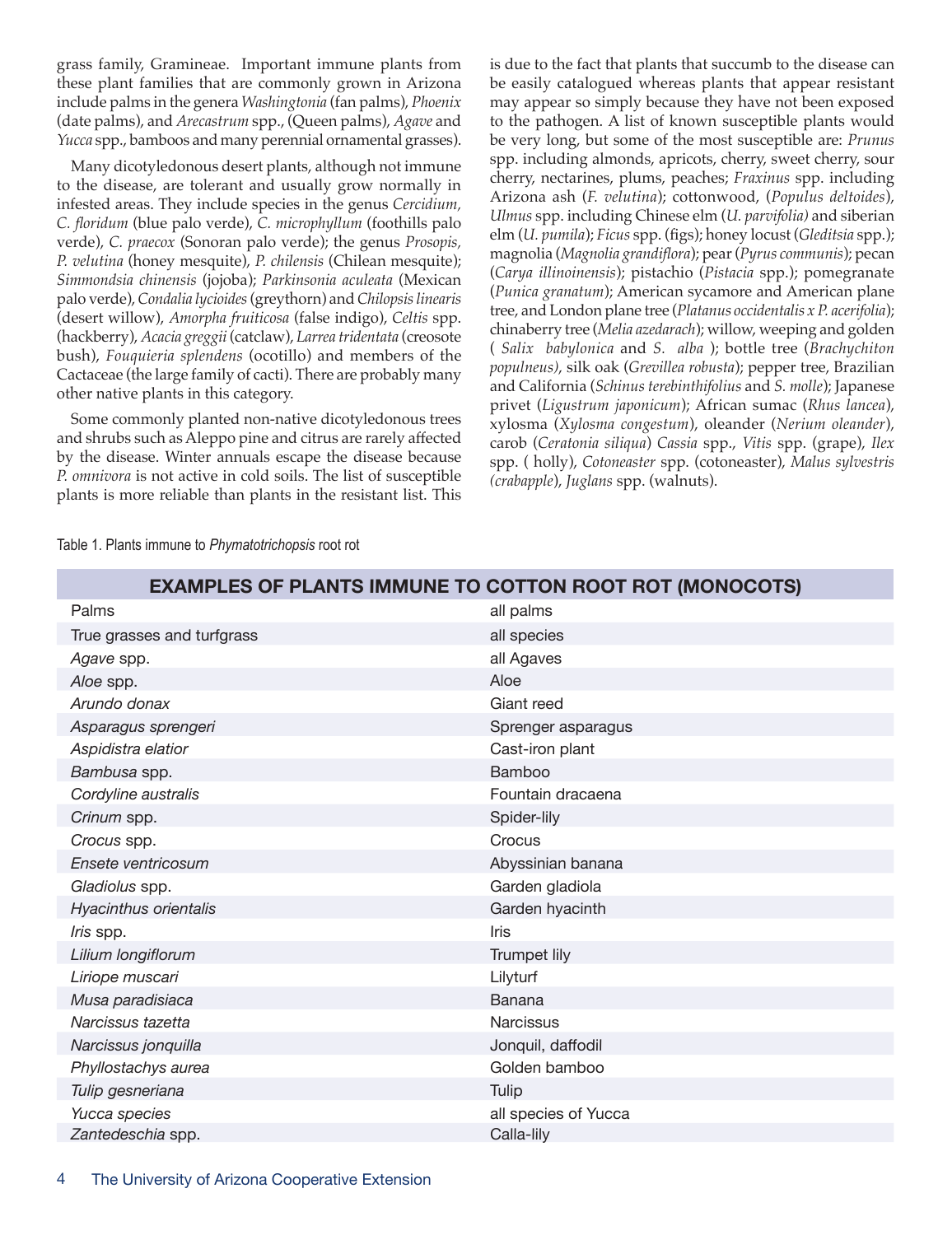## **EXAMPLES OF PLANTS TOLERANT TO COTTON ROOT ROT**

| Antirrhinum majus                 | Snapdragon                    |
|-----------------------------------|-------------------------------|
| Argemone spp.                     | Prickle poppy                 |
| Aster spinosa                     | Aster, Starwort               |
| Atriplex spp.                     | Saltbush                      |
| Caragana arborescens              | Siberian pea-tree             |
| Catharanthus roseus               | Madagascar periwinkle         |
| Celosia argentea var. cristata    | Cock's-comb                   |
| Celtis spp.                       | Hackberry                     |
| Cercidium floridum                | Blue paloverde                |
| Cercidium microphyllum            | Foothill paloverde            |
| Chilopsis linearis                | Desert-willow                 |
| Coleus scutellariodes             | Common coleus                 |
| Condalia lycioides var. canescens | Mexican condalia              |
| Cupressus                         | all cypress and evergreens    |
| Echinocystis lobata               | Prickly cucumber              |
| Eucalyptus camaldulensis          | River redgum                  |
| Eucalyptus rudis                  | Western Australian floodedgum |
| Fragaria chiloensis               | Strawberry                    |
| Gomphrena globosa                 | Globe-amaranth                |
| Gypsophila paniculata             | Baby's-breath                 |
| Helichrysum bracteatum            | Straw-flower                  |
| Iberis amara                      | Rocket candytuft              |
| Iberis odorata                    | Candytuft                     |
| Lagenaria siceraria               | Bottle gourd                  |
| Lobularia maritima                | Sweet-alyssum                 |
| Luffa acutangula                  | Angled luffa                  |
| Lycium spp.                       | Wolfberry                     |
| Malvaviscus conzattii             | <b>Malvaviscus</b>            |
| Marrubium vulgare                 | Horehound                     |
| Mentha rotundifolia               | Round-leaf mint               |
| M. spicata                        | Spearmint                     |
| Momordica balsamina               | Balsam-apple                  |
| Nepeta cataria                    | Catnip                        |
| Opuntia arbuscula                 | Prickly-pear cactus           |
| Oxalis rubra                      | Wood-sorrel                   |
| Parkinsonia aculeata              | Mexican paloverde             |
| Parkinsonia praecox               | Sonoran paloverde             |
| Pelargonium spp.                  | Geranium                      |
| Petunia hybrida                   | Garden petunia                |
| Phlox drummondii                  | Annual phlox                  |
| Pinus halepensis                  | Aleppo pine                   |
| Polianthes tuberosa               | Tuberose                      |
| Prosopis spp.                     | Mesquite                      |
| Prosopis velutina                 | Velvet mesquite               |
| Prosopis chilensis                | Chilean mesquite              |